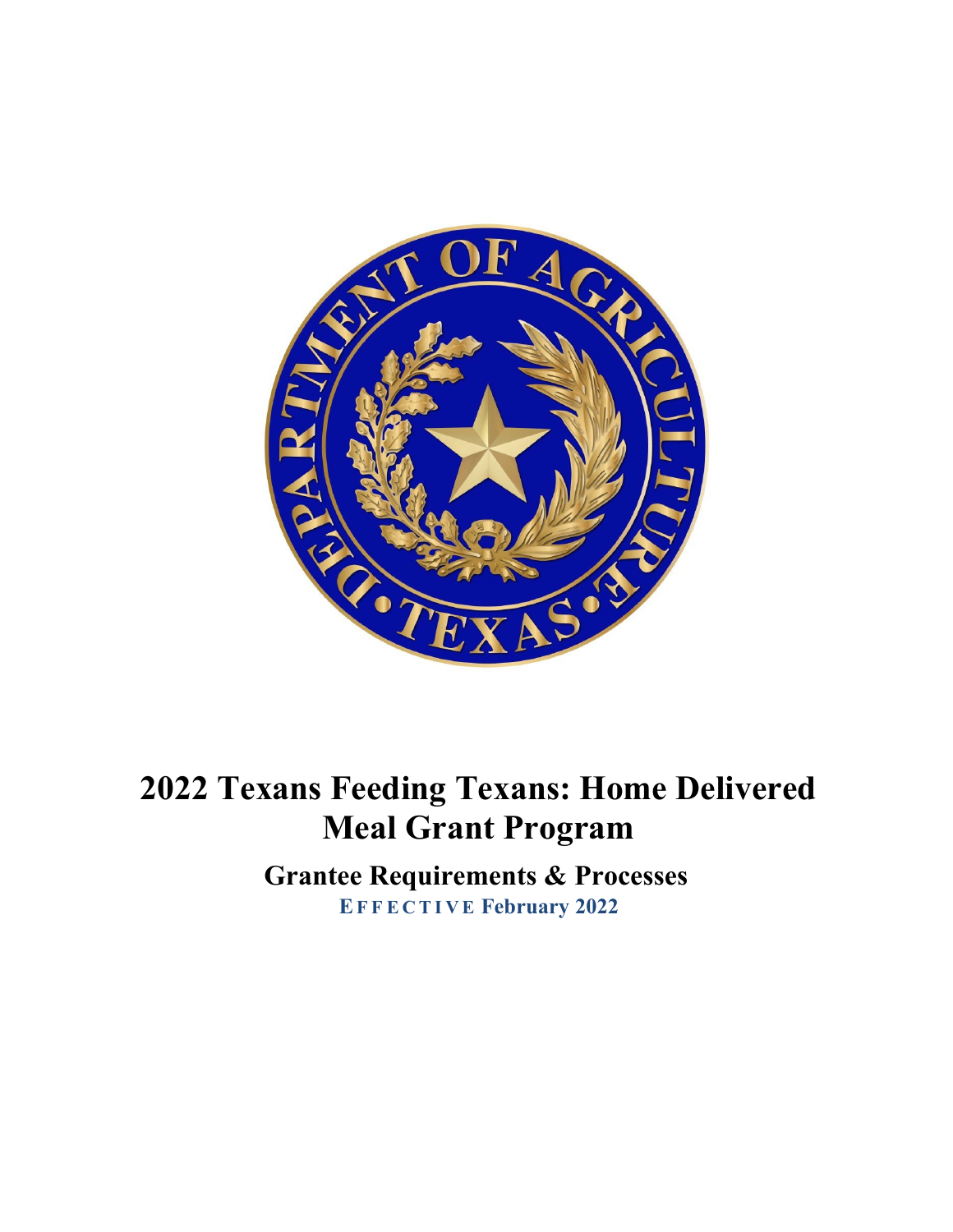# **CO N T AC T I N F O R M A T I O N**

Texas Department of Agriculture Texas Department of Agriculture Trade and Business Development Trade and Business Development Grants Office Grants Office P.O. Box 12847 1700 N. Congress Avenue Austin, Texas 78711 Austin, Texas 78701

#### **Mailing Address: Physical Address:**

### **General Contact:**

Grants@TexasAgriculture.gov Main Line: 512-463-7476

## **Texas Department of Agriculture Grants Office Contacts:**

**Julia Rico** Grant Specialist – Primary HDM Grant Contact Phone: 512-463-7448 [Julia.Rico@TexasAgriculture.gov](mailto:Julia.Rico@TexasAgriculture.gov)

**Mindy Fryer**  Director, Contracts & Grants Phone: 512-463-6908 Mindy.Fryer@TexasAgriculture.gov

**Karen Reichek**  Administrator, Trade & Business Development Phone: 512-936-2450 Karen.Reichek@TexasAgriculture.gov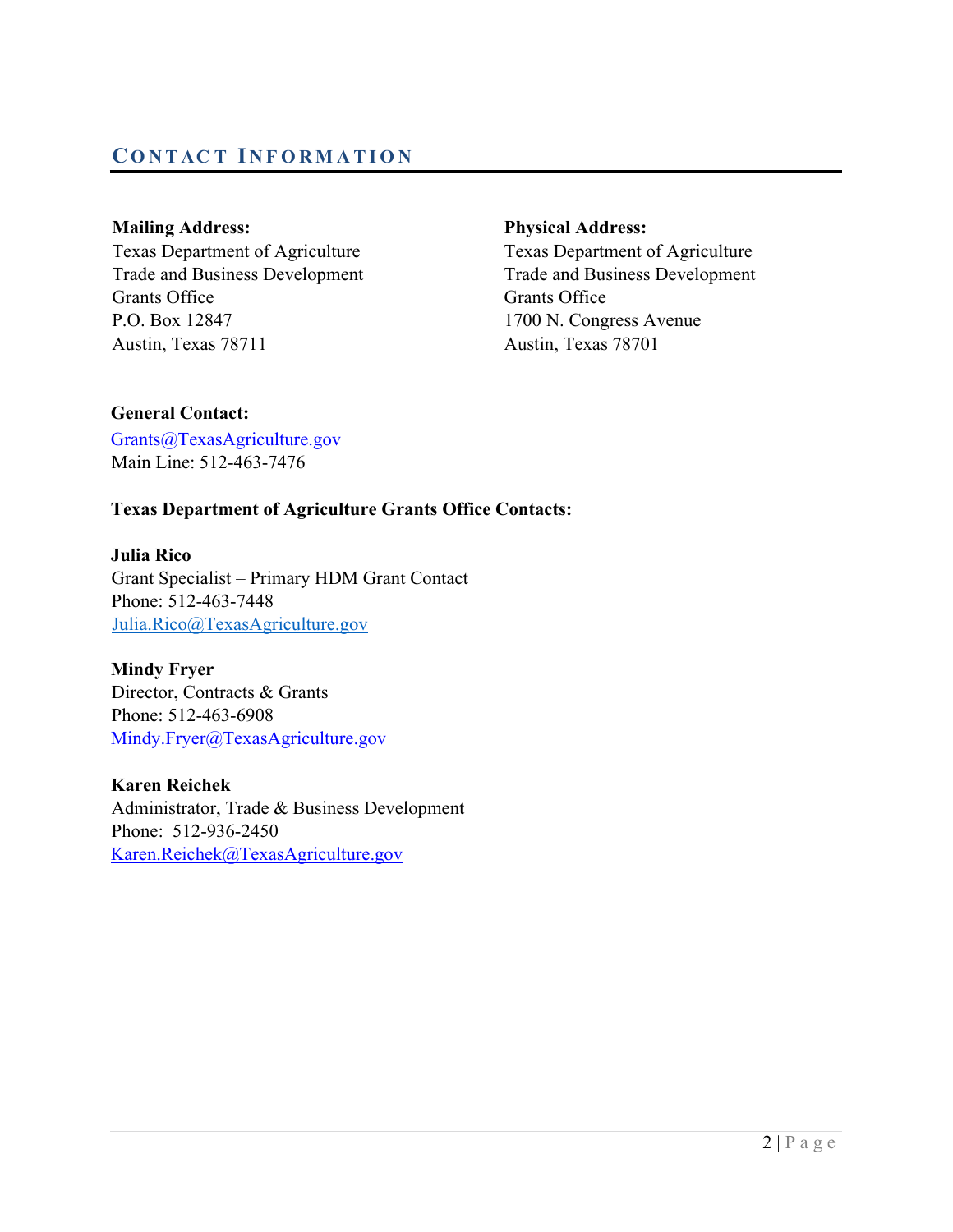#### **TEXAS DEPARTMENT OF AGRICULTURE**

The Texas Department of Agriculture (TDA) is responsible for administering the Texans Feeding Texans: Home Delivered Meal Grant Program (HDM). Administration responsibilities include ensuring the Grant Recipient is in compliance with statutes, regulations, and grant terms and conditions; and conducting performance/compliance reviews to maintain grant programmatic and fiscal integrity. TDA will provide on-going technical assistance and consultation to Grant Recipients during the term of the grant.

#### **RECIPIENT ORGANIZATION**

The Grant Recipient has full responsibility for the conduct of the project supported by the HDM program. Each Grant Recipient will monitor the day-to-day performance of the grant project to assure adherence to statutes, regulations, and grant terms and conditions.

The Grant Recipient will be accountable for all grant funds awarded and must ensure all funds are used solely for authorized purposes. The Grant Recipient needs to ensure:

- Funds are used only for activities covered by the approved project.
- Funds are not used in violation of the restrictions and prohibitions of applicable statutes.
- All budget and performance reports are completed in a timely manner.

As a Texans Feeding Texans: Home-Delivered Meal Grant Program grantee, you are required to maintain appropriate files, records and/or accounts documenting that grant funds were expended only to supplement and extend existing services related directly to delivery of meals to homebound elderly persons and homebound persons with a disability. Documents directly related to the HDM grant must be retained for four (4) years after the term expires.

To assist you in determining whether expenses are allowable, guidelines have been established and will be periodically updated on our website: www.TexasAgriculture.gov.

It is important to understand there are restrictions and limitations on how grant funds may be spent. For reference or clarification about what expenditures are permissible, please refer to these guidelines, your grant agreement and the Uniform Grant Management Standards published by the Governor's Office.

If you have specific expense questions not addressed in these guidelines, please contact TDA at (512) 463-7448 or Grants@TexasAgriculture.gov.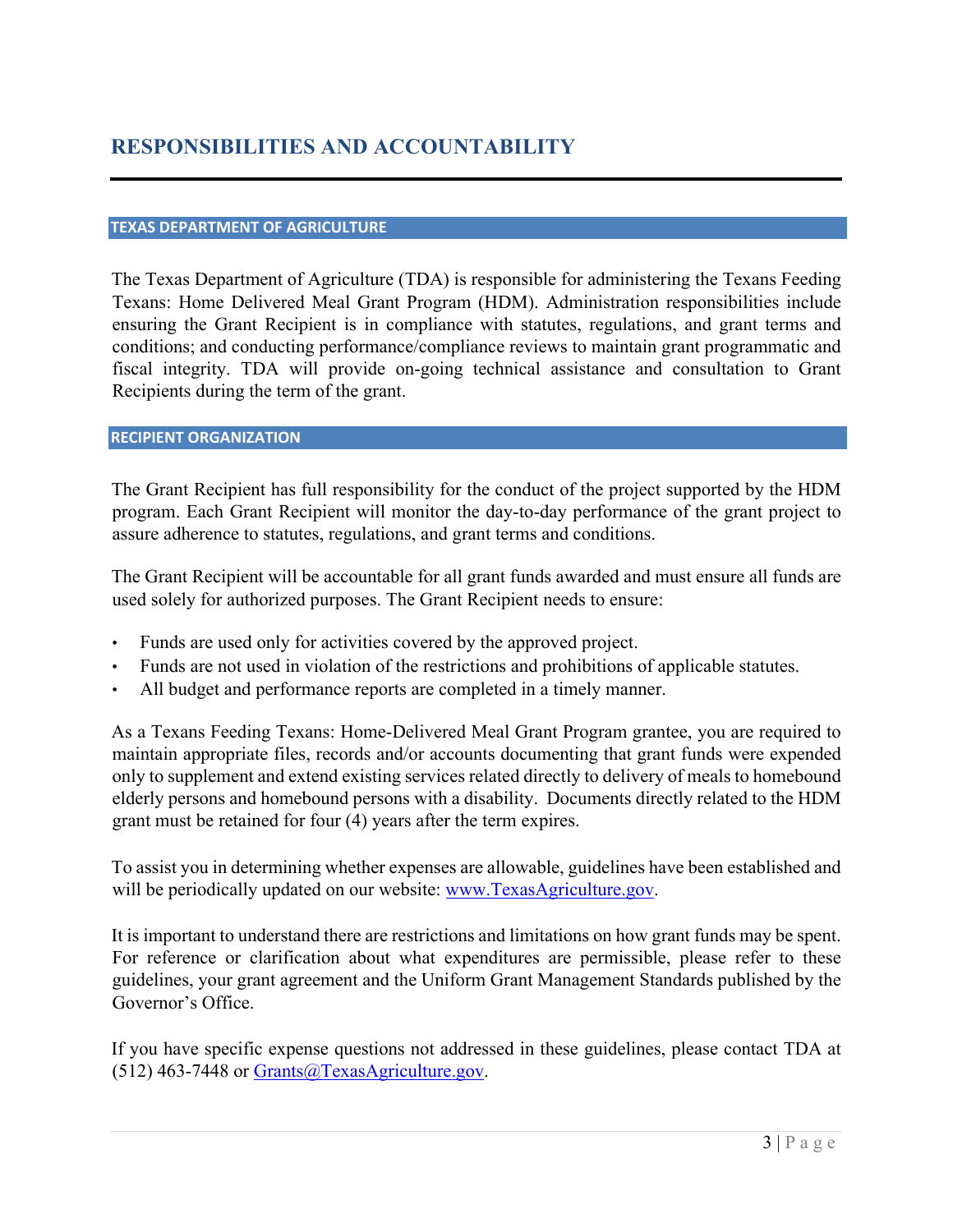# **GENERAL GRANT PROCESSES**

#### **QUARTERLY REPORTS**

*Quarterly Reports* must be completed by the Grant Recipient and submitted to TDA by deadlines stated in the grant agreement or 30 days after the end of each period. Reports must be completed online at [https://tda-go.intelligrants.com/.](https://tda-go.intelligrants.com/)

Quarterly Report instructions and information will be available on TDA's website:

These reports require each grantee to classify the expenditures in general categories (food/meals, personnel, transportation, small equipment, building/occupancy, supplies, and other). Organizations that serve meals in multiple counties must submit separate reports for each county.

A complete quarterly report should include information pertaining to Organization Updates, County Grant(s), and Grant Utilization.

- Organization Information: Please let us know if any primary points of contact changes have occurred. Provide the name, title, email, and phone number to the new personnel.
- Budget Changes: Please let us know if expenses for the current quarter have changed from your original budget.
- Meal Numbers: Report the number of meals served during the current quarter, regardless of funding source. If you could also report the number of meals served during the current quarter using HDM funding, it assists in justifying the need for this grant.
- HDM Grant Utilization: Report expenses for the current quarter. If any expenses in the prior quarters have been adjusted, you can revise prior quarters on the most current report to be submitted.

#### **BUDGET REVISIONS PROCESS**

Grant projects work on a projected budget. Often expenses that are incurred might cost more or less than originally thought. A budget revision request will need to be completed in TDA-GO to adjust budget categories. Please contact TDA to initiate this process.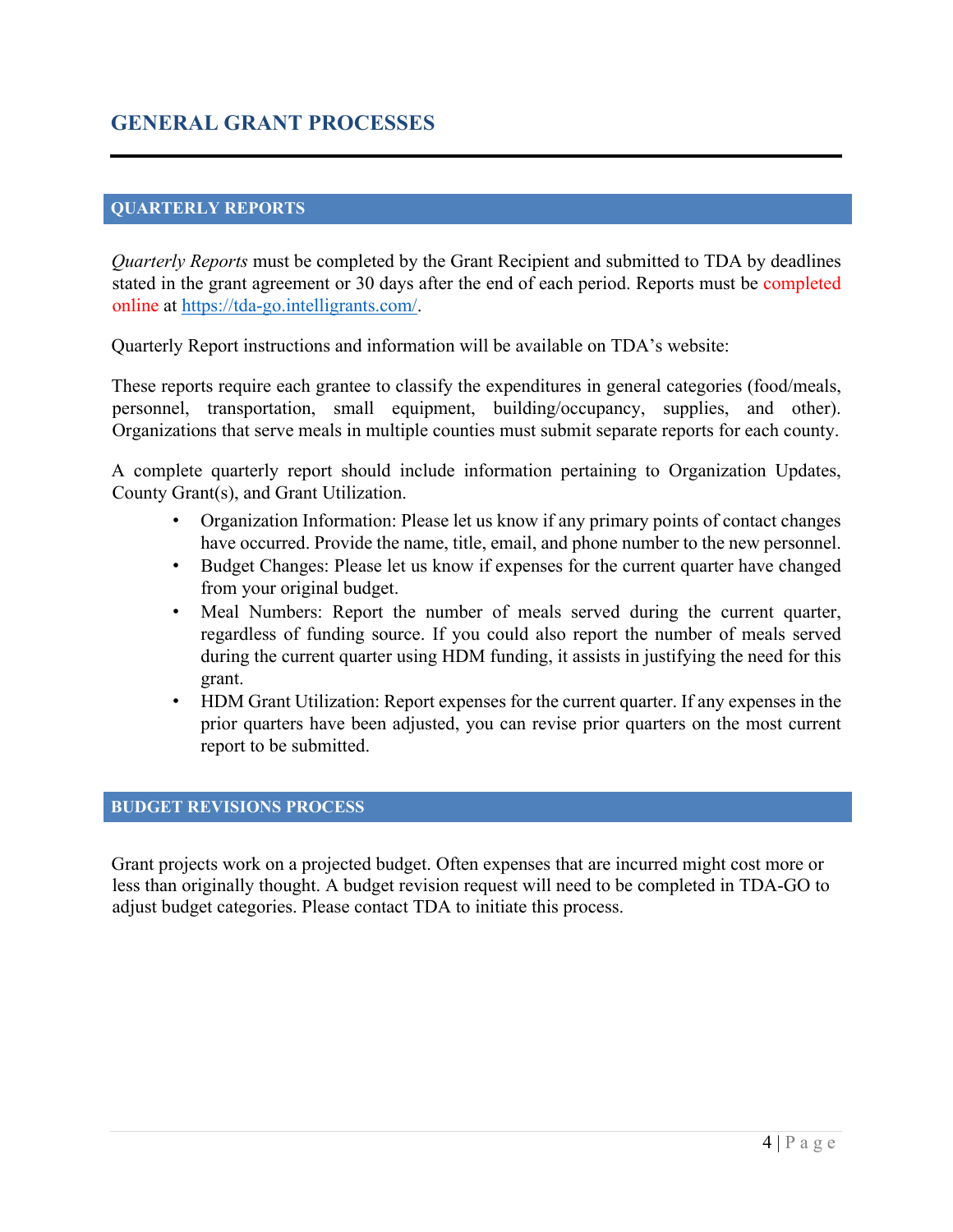#### **MONITORING**

TDA works with an outside monitoring firm to conduct performance monitoring of Texans Feeding Texas: Home-Delivered Meal Grant Program grantees. Selection is based on a risk assessment which may include and is not limited to:

- Total HDM Grant Award
- Entity Type Government/Non-Profit
- Number of time Grantee has been awarded
- County grant amount pledged
- Financial Statement/Condition
- Time since last monitoring visit
- Previous Monitoring Results
- Change in Meals delivered
- Other risk factors

The contracted monitor will come on-site to conduct a review. The review may include

#### Client Eligibility

- a. Intake forms and procedures
- b. Master client lists (client files to be selected while on-site)
- c. Meal rosters (to be selected while on-site)

#### Nutrition Standards

- a. Documentation that meals are approved by a registered dietician
- b. Documentation that meals meet the 1/3 RDA requirement
- c. Copies of menus (to be selected while on-site)
- d. Approval process for menus
- e. Meal/food substitution procedures

#### Health and Safety Inspection

- a. Copy of last health and safety inspection (city, county or state)
- b. Status of any deficiencies

#### Temperature and Delivery Standards

- a. Procedures for testing food temperatures and maintaining temperature logs
- b. Temperature logs (to be selected while on-site)
- c. Documentation for complying with four-hour delivery time standards

#### Accounting

- a. Revenue and Expense Statements for a specified time period
- b. Congregate and Home-Delivered Meal totals by month for a specified time period
- c. Invoices and/or checks for selected items (to be selected while on-site)
- d. Documentation of county matching grant funds (deposit documentation)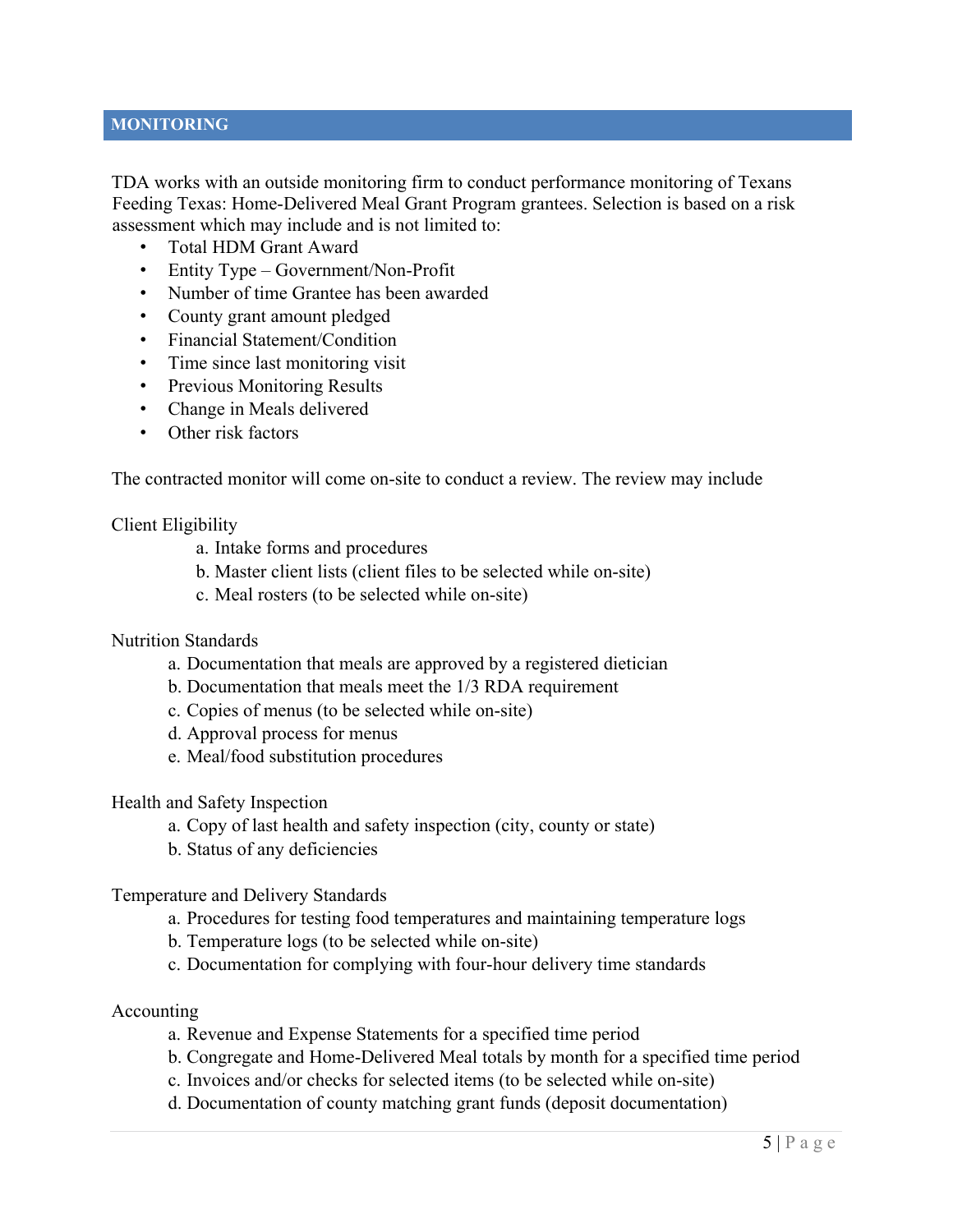e. Procedures and documentation for all allocated costs, including meals used in allocating costs and copies of general ledger reports by cost category

Meal Count Documentation

a. Documentation of Total Meals Served for the State Fiscal Year September 1 to August 31. A sample of months to be reviewed will be supplied.

This exercise is meant to help Grantee ensure practices are in full compliance with all administrative, program, and financial requirements of the grant program. Those Grantees that have monitoring findings will be able to respond and correct monitored results.

#### **ALLOWABLE COSTS**

#### *Allowable Activities:*

Expenditures should be directly related to the organization's efforts to supplement and extend the organization's home-delivered meals program. Funds should *NOT* be used to supplant or replace other funding sources.

#### *Allowability of Costs:*

To be allowable under state awards, costs must meet the following general criteria:

- a. Be necessary and reasonable for proper and efficient performance of the award.
- b. Be allocable to all appropriate funding sources.
- c. Be authorized or not prohibited under state or local laws or regulations.
- d. Conform to any limitations or exclusions set forth as to the type or amount of cost items.
- e. Be consistent with policies, regulations, and procedures that apply uniformly to both federal or state awards and other activities of the governmental unit.
- f. Be accorded consistent treatment. A cost may not be assigned to a federal or state award as a direct cost if any other cost incurred for the same purpose in like circumstances has been allocated to the federal or state award as an indirect cost.
- g. Be determined in accordance with generally accepted accounting principles.
- h. Not be included as a cost or used to meet cost sharing or matching requirements of any other federal or state award in either the current or prior period, except as specifically provided by law or regulation.
- i. Be adequately documented. Documentation may include, but is not limited to, travel records, time sheets, invoices, contracts, mileage records, billing records, telephone bills and other documentation that verifies the expenditure amount and appropriateness to the grant.

**Reasonable Costs.** A cost is reasonable if, in its nature and amount, it does not exceed that which would be incurred by a prudent person under the circumstances prevailing at the time the decision was made to incur the cost. Ask yourself, is the cost of a type that is generally recognized as ordinary and necessary for the operation or the performance of the award.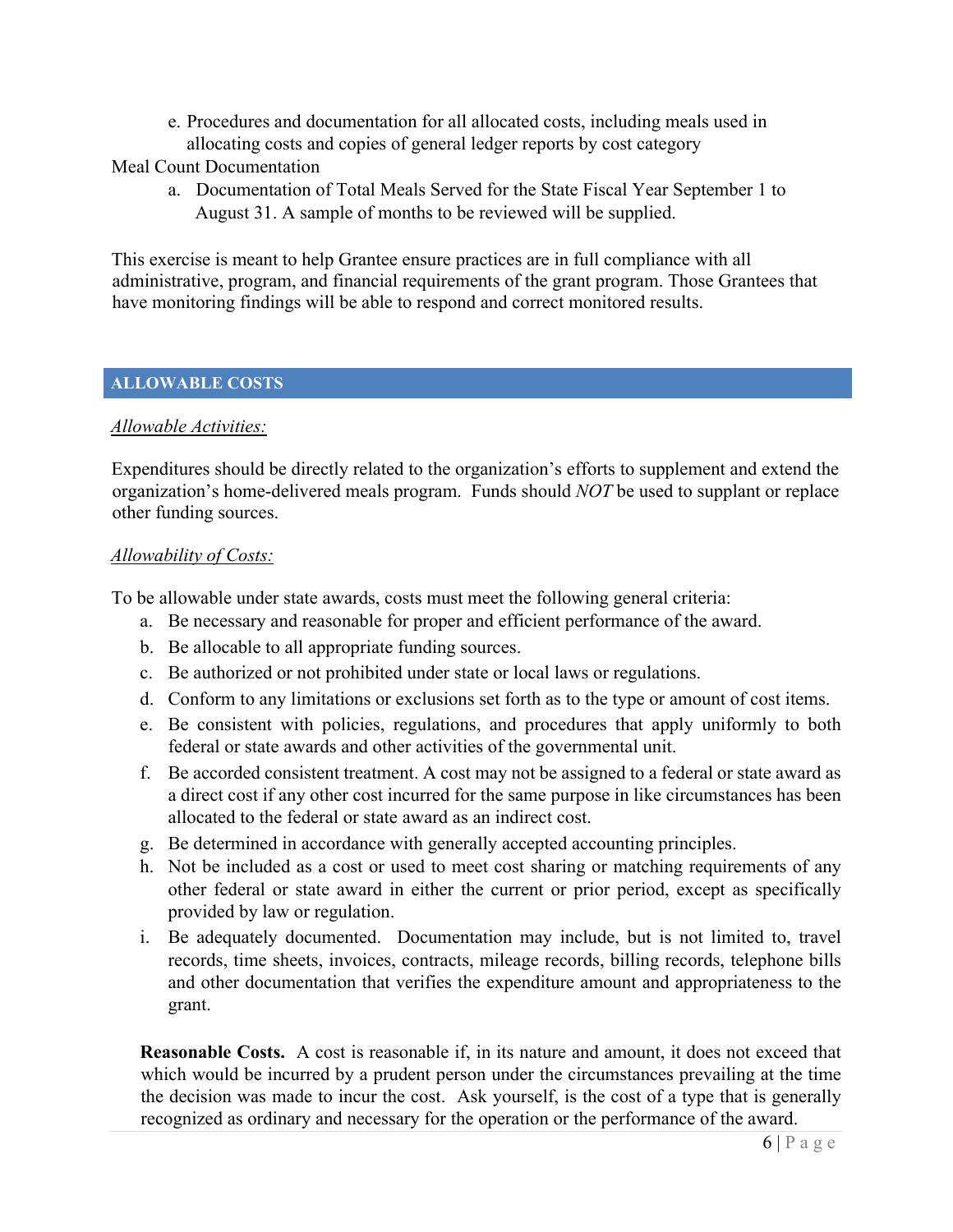**Allocable Costs.** A cost is allocable to a particular cost objective if the goods or services involved are chargeable or assignable to such cost objective in accordance with relative benefits received. A "cost objective" means a function, organizational subdivision, contract, grant, or other activity for which cost data are needed and for which costs are incurred.

#### *Program Income:*

Interest earned in excess of \$250 per year on grants from purely state sources (such as the Texans Feeding Texans: Home-Delivered Meal Grant Program) is considered program income. Program income may be added to the funds committed to the grant agreement by the state agency and the grantee. The program income shall be used for the purposes and under the conditions of the grant agreement.

#### *Equipment:*

TDA grant funds shall not be used for the purchase of capital assets. Capital assets include any equipment valued at \$5,000 or more. TDA funds shall not be used to pay for any portion of a capital expenditure item.

#### *Period of Activity:*

Expenditures must be made within the funding year, February 1, 2022 through January 31, 2023.

Keeping in mind allocability, examples of allowable expenditures include, but are not limited to, the following items or categories:

- Compensation of employees for the time devoted and identified specifically to the performance of the Texans Feeding Texans: Home-Delivered Meal Grant;
- Travel expenses incurred specifically to carry out this award;
- Food costs and related preparation;
- Packaging;
- Transportation;
- Other operational expenses;
- Rental costs directly related to meal service; and
- Certifications necessary for meal service.

Examples of non-allowable expenditures include, but are not limited to, the following items or categories:

- Out-of-state travel;
- Alcohol:
- Entertainment;
- Fundraising;
- Lobbying or other political expenses;
- Charitable contributions;
- Fines or penalties;
- Capital assets valued at \$5,000 or more;
- Depreciation of capital assets;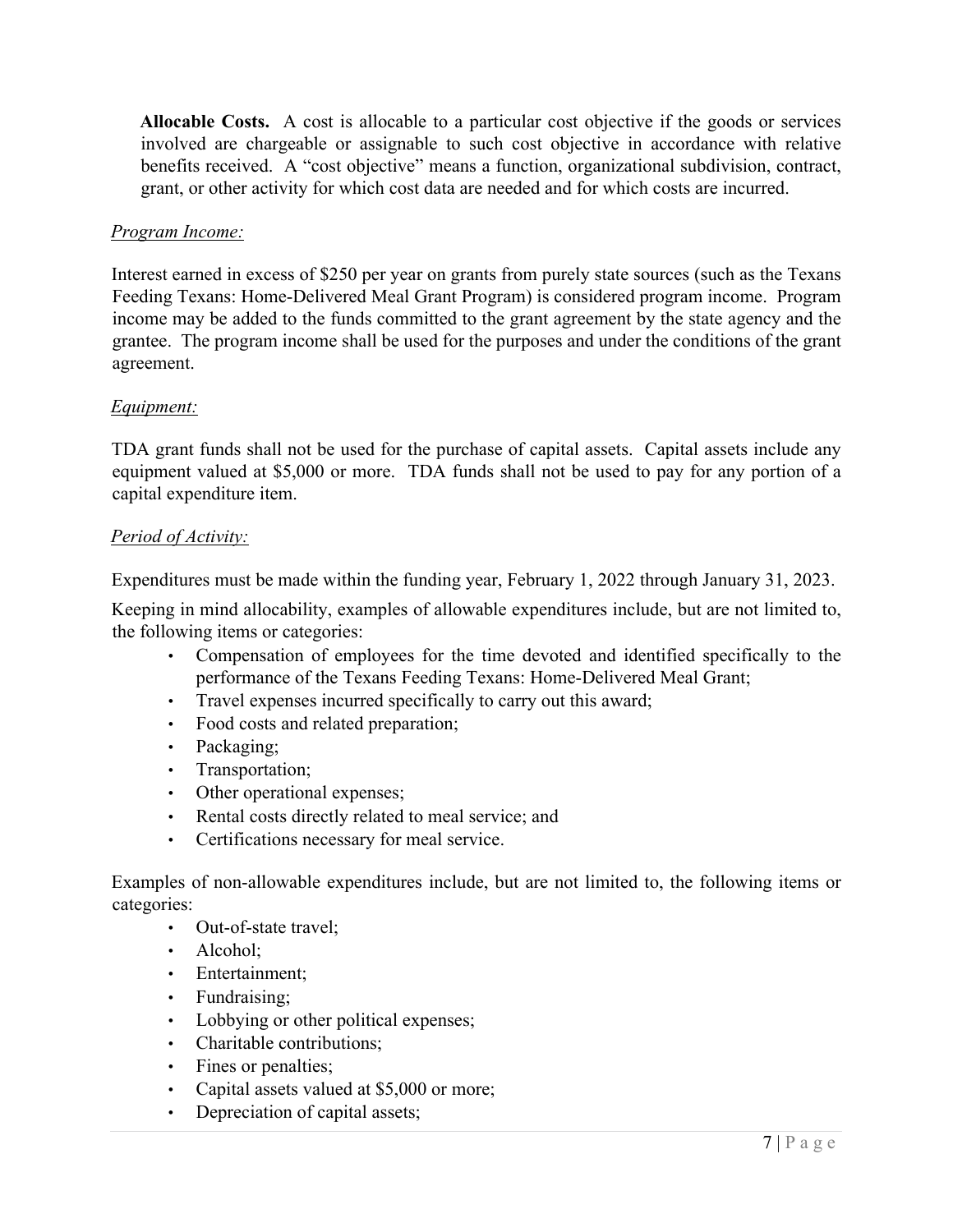- Meal expenses specifically related to an employee's travel;
- Expenses not attributable to the grant period (e.g.: past due rent, taxes, etc.); and
- In-kind or donated services.

#### *Costs must be allocated to all appropriate funding sources. TDA funds must not be expended for costs that are reimbursed by the Texas Department of Aging and Disabilities or Health and Human Services.*

#### **Allowable Categories**

#### *Personnel Expenses:*

Compensation of employees for the time devoted and identified specifically to the performance of home-delivered meals is allowable. Personnel expenses may include salaries, wages, benefits and other costs associated with personnel. Personnel expenses must be allocated to all appropriate funding sources. For example: If an organization serves 50 percent home-delivered meals and 50 percent congregate meals, then a maximum of 50 percent of the cook's salary or wages can be charged to the TDA grant.

Administrative support salaries may be charged to the TDA grant, but the time charged must be documented as devoted specifically to the performance of home-delivered meals.

#### *Expenses Related to Food and Meals:*

This category should be used for all costs associated with a meal including, but not limited to, raw food, consumable/packaging (meal containers or plasticware), prepared food, prepared meals purchased from a commercial kitchen and nutrition supplements.

#### *Small Equipment Expenses:*

An organization may not purchase an item over \$5,000 or use funds towards the purchase of an item over \$5,000.

Examples:

- You may not purchase a \$6,000 freezer.
- You may not use \$4,000 of TDA funds towards the purchase of a \$6,000 freezer.
- You may use TDA funds to purchase a freezer for \$4,000.

Small equipment items costing less than \$5,000 may be charged to the TDA grant. This may include, but is not limited to, appliances, computers, kitchen equipment, kitchen racks or other items that are not consumables.

#### *Expenses Related to Building Occupancy:*

TDA grant funds may be used to help pay for expenses related to building occupancy including, but not limited to, rent, utilities, building repairs, security or janitorial services. Similar to all other expenditures, small equipment expenses must be allocated to all appropriate funding sources.

#### *Transportation Expenses:*